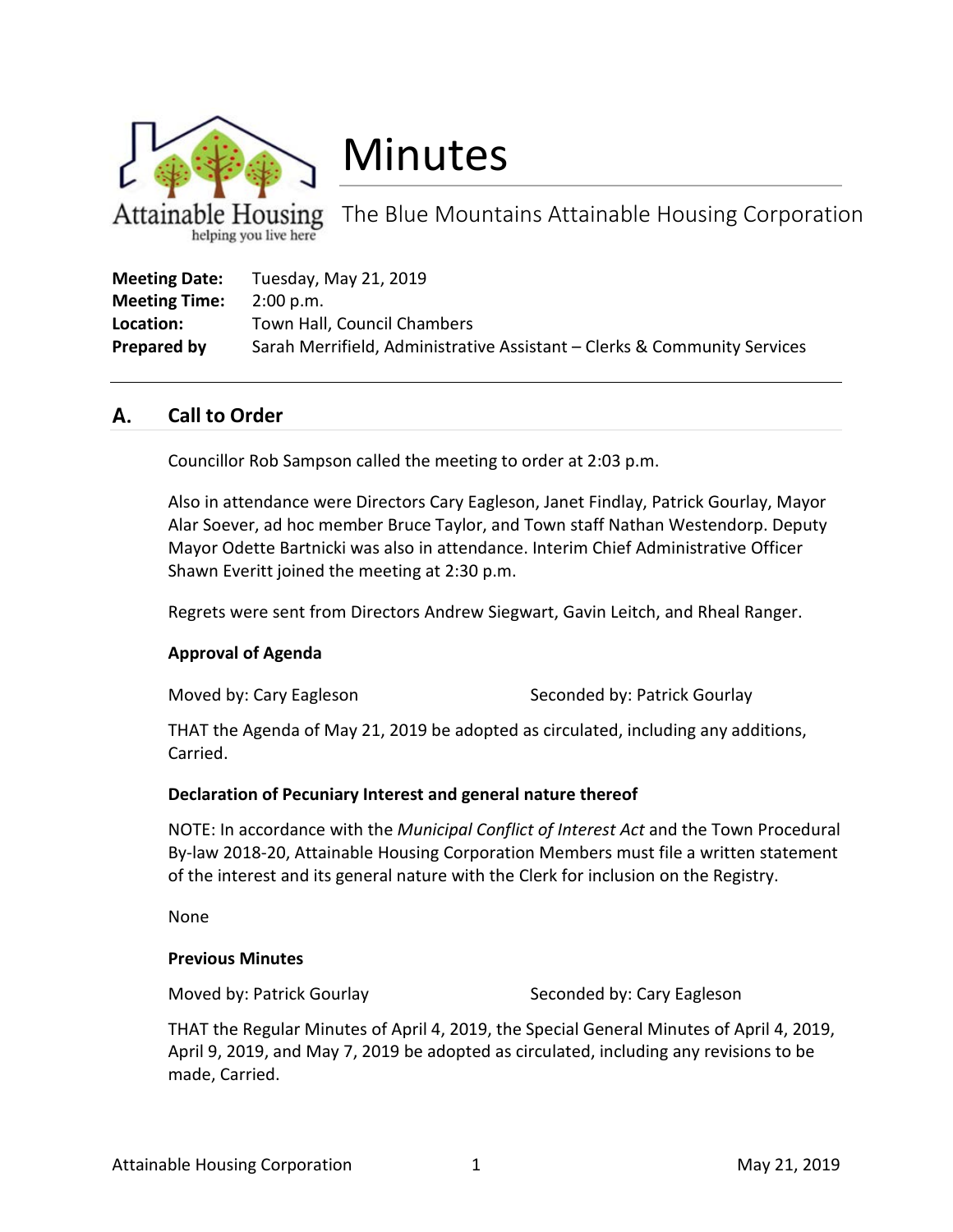Moved by: Patrick Gourlay Moved by: Cary Eagleson

THAT the Special General Minutes of April 9, 2019, and the Special General Minutes of May 7, 2019 be provided to the Council of the Town of The Blue Mountains at its next regularly scheduled Council Meeting, Carried.

Moved by: Patrick Gourlay Moved by: Cary Eagleson

THAT the Attainable Housing Corporation direct Town staff to provide all future public Regular, Special, and Annual meeting minutes to Council of the Town of The Blue Mountains once approved by the Attainable Housing Corporation Board of Directors, Carried.

#### В. **Staff Reports, Deputations, Correspondence**

**B.1 Deputations, if any**

None

**B.2 Staff Reports**

#### **B.2.1 Attainable Housing Corporation Meeting Structure, FAF.19.064**

Moved by: Alar Soever Seconded by: Janet Findlay

THAT the Attainable Housing Corporation receive Staff Report FAF.19.064, entitled "Attainable Housing Corporation Meeting Structure";

AND THAT the Attainable Housing Corporation selects Option 2 as substantively outlined in report FAF.19.064, being:

THAT The Blue Mountains Attainable Housing Corporation be treated as a separate legal entity [wholly owned and controlled by the Town], confirming the Corporation:

- a. Acknowledges the *Municipal Act, 2001* and the Town's Procedural By-law do not apply to Corporation proceedings;
- b. will amend the Corporation's by-laws, policies, and procedures which establish the rules respecting the calling and conduct of its meetings to include aspects of the Town's Procedural By-law, including:
	- i. rules around open and closed session meetings;
	- ii. locations, meeting times and notice;
	- iii. special, regular, and annual meetings of the Corporation;
	- iv. role of the Board of Directors;
	- v. conduct of Directors;
	- vi. order of business;
	- vii. deputations and public comment periods, etc.;
	- viii. will provide notice of meetings to Directors of the Attainable Housing Corporation and members of the public, Carried.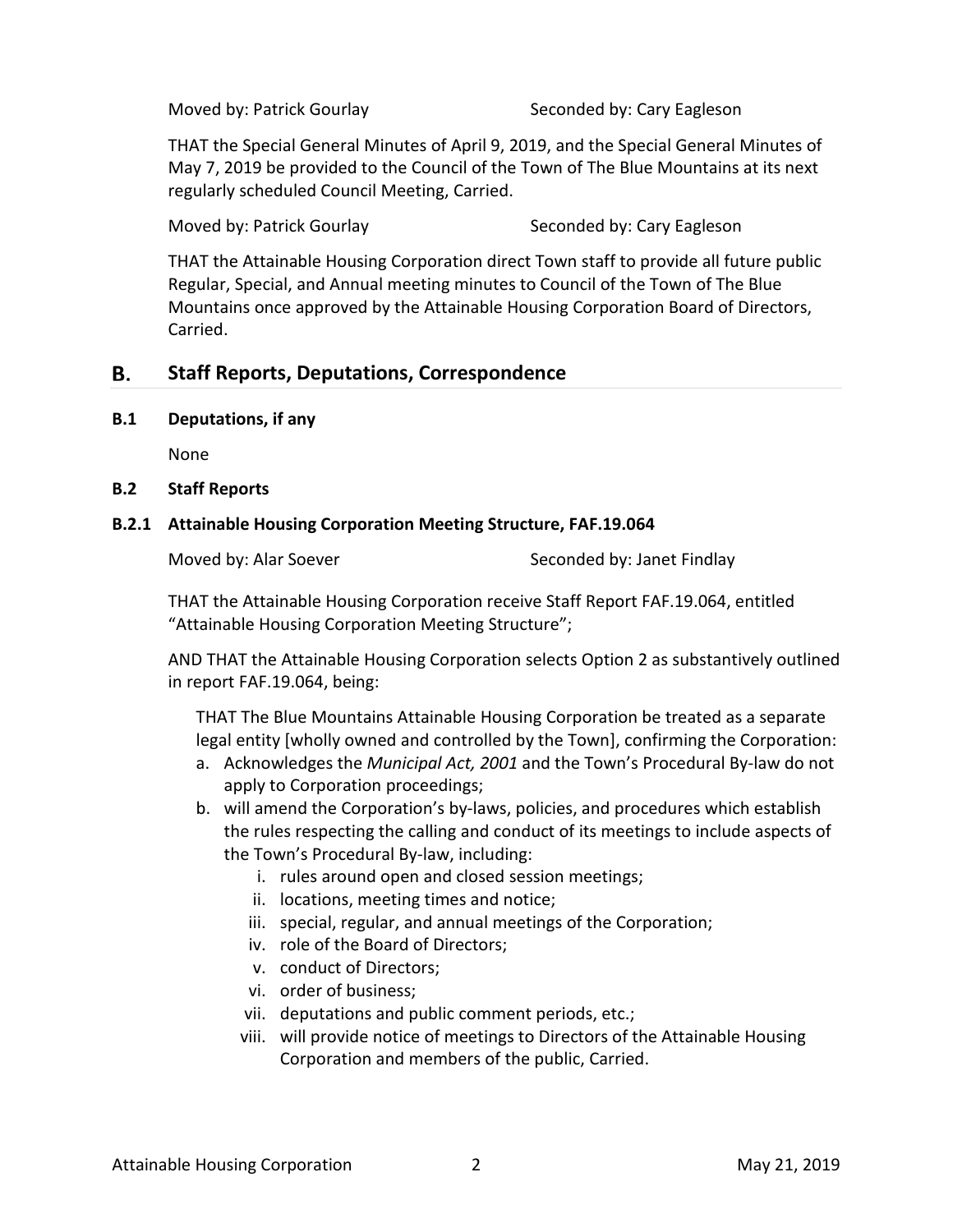# **B.3 Correspondence, if any**

# **B.3.1 Ministry of Municipal Affairs & Housing Re: More Homes, More Choice: Ontario's Housing Supply Action Plan**

Note: this item was deferred from the May 7, 2019 Special General Meeting and referred to the Attainable Housing Corporation at the May 13, 2019 Council Meeting.

Director of Planning and Development Services Nathan Westendorp provided an overview of the correspondence as it relates to proposed changes brought by Bill 108. Nathan noted the intent of the legislation is to streamline approvals and will also bring changes to the *Planning Act* and other legislation including the *Municipal Act* and the *Development Charges Act.* Bill 108 proposes limits on Inclusionary Zoning ("IZ") where currently, a municipality can build IZ into its Official Plan. Nathan confirmed Bill 108 proposes amendments to timelines for planning applications (210 days to 120 days proposed), zoning by-law amendments (150 days to 90 days proposed), plans of subdivision and condominium (180 days to 120 days proposed). Nathan noted Bill 108 considers the removal of the 3<sup>rd</sup> Party Appeals for Plan of Subdivision decisions and proposes reverting to a previous LPAT Appeals hearing process.

Nathan advised Bill 108 introduces a Community Benefits Charge ("CBC") to assist municipalities in addressing costs for growth-related services. CBCs would be available to municipalities through the passing of a by-law. Nathan confirmed CBCs cannot be collected on items recovered through Development Charges. Mayor Soever questioned if CBCs could be utilized for costs such as an Employee Housing Charge (which is currently used by Whistler Housing Authority). Nathan advised he is unsure of the qualifying criteria of the CBC but confirmed attainable housing is a possible target.

Moved by: Janet Findlay Seconded by: Alar Soever

THAT the Attainable Housing Corporation receive Correspondence Item B.3.1 Ministry of Municipal Affairs and Housing Re: More Homes, More Choice: Ontario's Housing Supply Action Plan and directs Town staff to draft a letter to Ministry of Municipal Affairs and Housing with copy to Town Council encouraging the province to utilize tools such as the Community Benefits Charge to facilitate development of attainable housing, Carried.

#### C. **New & Unfinished Business**

#### **C.1 Meeting Schedule Moving Forward**

Moved by: Alar Soever Seconded by: Patrick Gourlay

THAT the Attainable Housing Corporation agree to hold regular monthly meetings on the First Thursday of the month with meetings during even-numbered months occurring at 2:00 p.m. and meetings during odd-numbered months occurring at 5:30 p.m.;

AND THAT the Attainable Housing Corporation By-law No. 1 being a by-law relating generally to the conduct of the affairs of The Blue Mountains Attainable Housing Corporation be updated to reflect the same, Carried.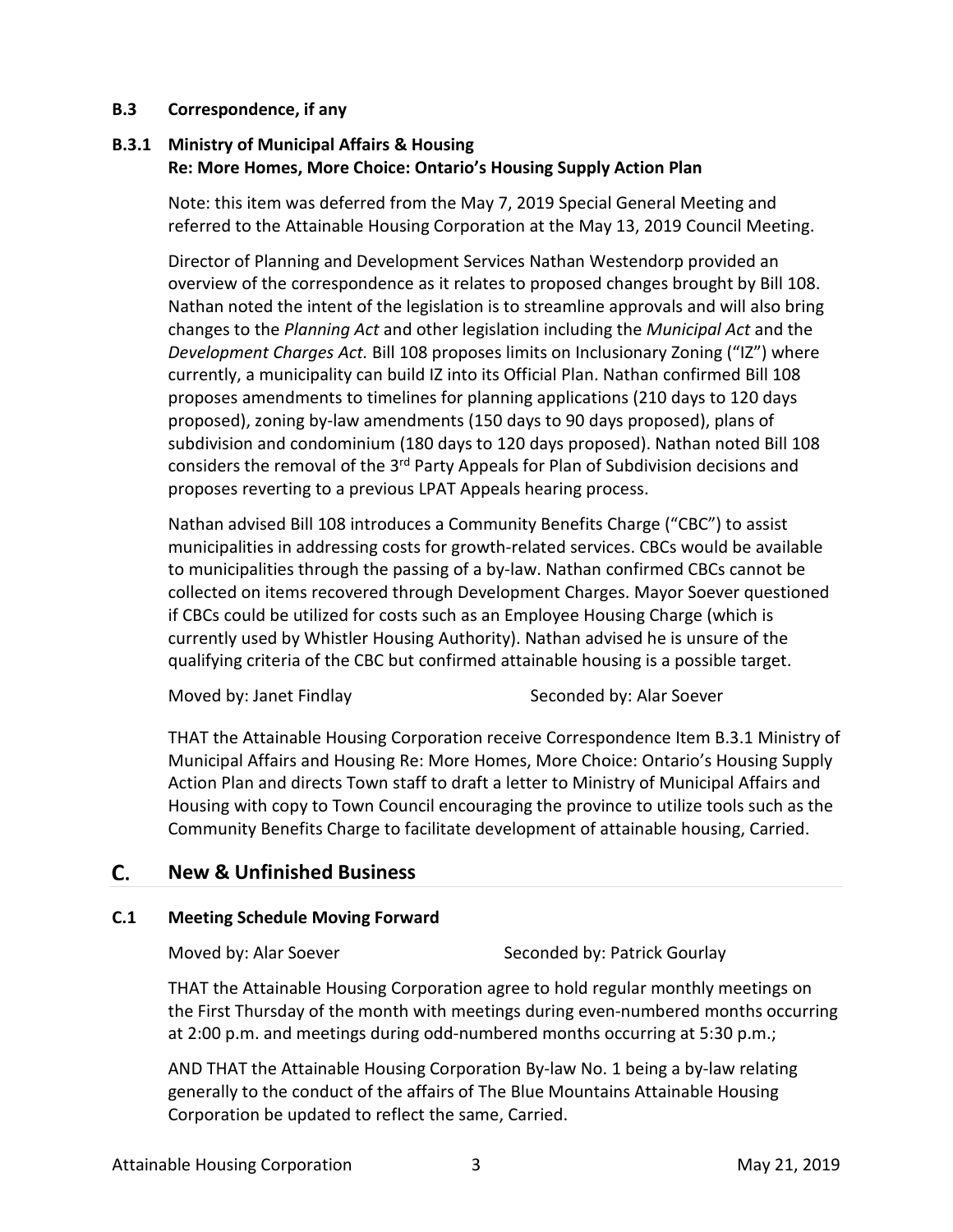# **C.2 Next Steps: Director Appointments**

The Board of Directors noted a previous resolution increased the Board of Directors by two (2), from seven (7) Directors to nine (9) Directors. With the review of By-law No. 1 being a by-law relating generally to the conduct of the affairs of The Blue Mountains Attainable Housing Corporation, this update should be made.

Moved by: Patrick Gourlay Seconded by: Alar Soever

THAT the Attainable Housing Corporation initiate a call for appointment for Board Directors and request that the appointment advertisement, as revised, be made publicly available through the Attainable Housing Corporation's website and the Town's website, Carried.

# **C.3 DRAFT Attainable Housing Corporation Purchasing Policy**

Moved by: Patrick Gourlay Moved by: Alar Soever

THAT the Attainable Housing Corporation provide direction to Town staff to post the DRAFT Attainable Housing Corporation Purchasing Policy to the Attainable Housing Corporation website to receive comments from members of the public and Town staff utilizing the Public Meeting Process;

AND THAT the Attainable Housing Corporation direct Town staff to hold a Public Meeting at the regularly scheduled Attainable Housing Corporation meeting following the 21-day notification period so comments can be provided by Town staff and members of the public for consideration by the Attainable Housing Corporation Board of Directors, Carried.

# **C.4 Inclusionary Zoning Discussion – Janet Findlay**

Nathan recommended the BMAHC pause in the exploration of IZ as a tool for attainable housing until Planning staff can review IZ in relation to implementation regulations of Bill 108. Nathan noted implementing IZ is not a quick process; it requires changes to the Town's Official Plan. A decision on Bill 108 limits Town staff's ability to move IZ forward at this time.

# **C.5 Database Development – Short & Long-Term Rental Stock**

Councillor Sampson noted the Attainable Housing Corporation has had several inquiries regarding a database of short and long-term rental stock. The group discussed the intent of this database is not a revenue source for the Corporation, but simply a method to connect renters with rental properties. Patrick noted he will take this matter to legal counsel for consideration and follow-up with the Board at a later date.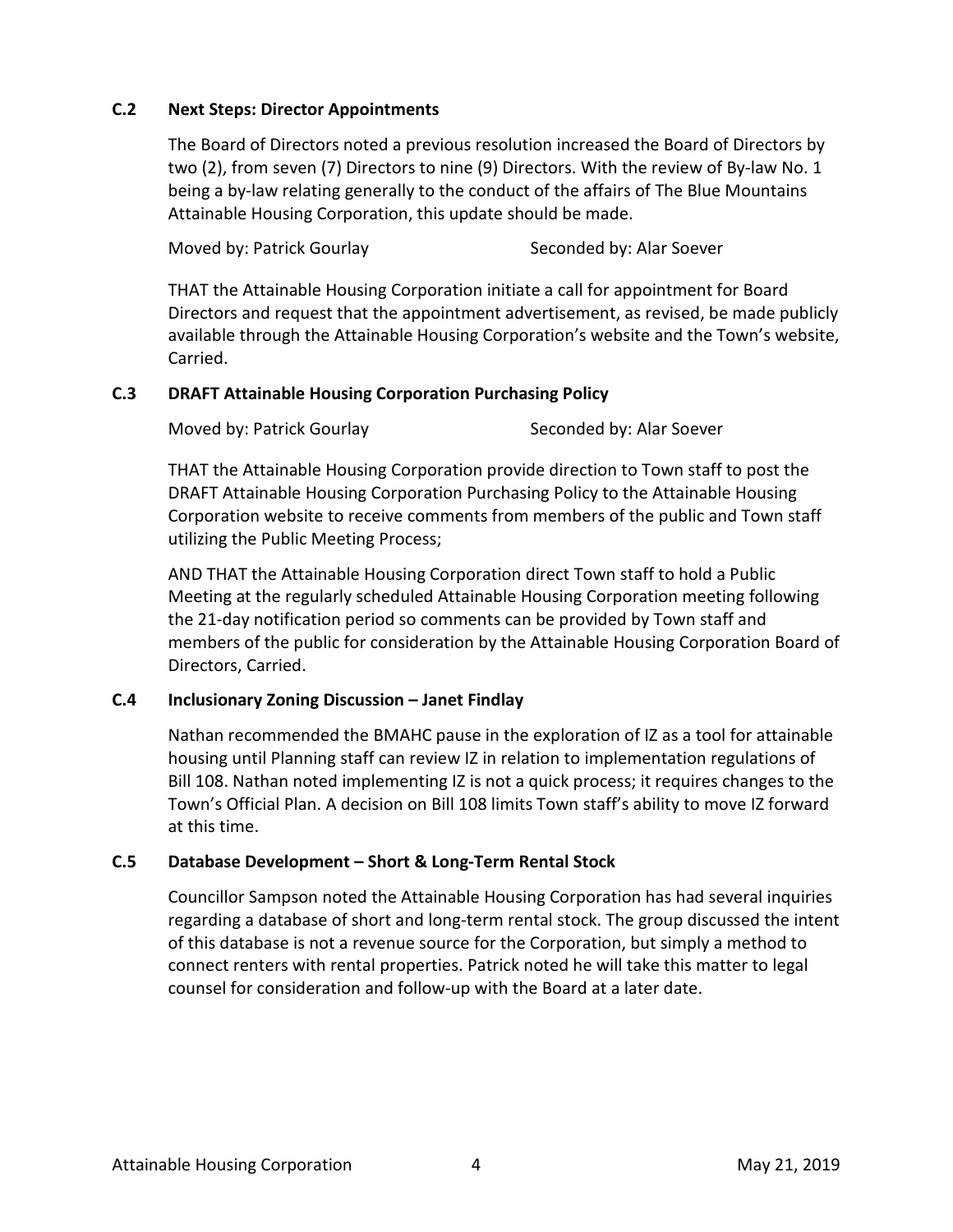#### D. **Communications & Marketing**

#### **D.1 Update on StrategyCorp Activities**

Administrative Assistant Sarah Merrifield confirmed she will post Weekly StrategyCorp updates to the Attainable Housing Corporation website.

### **D.2 Economic Development Advisory Committee Update – Cary Eagleson**

Cary advised he is keeping the Economic Development Advisory Committee apprised of Corporation matters.

### **D.3 Ease of Use Discussion - @thebluemountains.ca Email Addresses – Sarah Merrifield**

Administrative Assistant Sarah Merrifield noted Corporation members must check their @thebluemountains.ca email addresses regularly to ensure they are up-to-date on meeting dates, documents for review, etc. Sarah confirmed she will not be using private email addresses to contact the Board of Directors moving forward. It is imperative that Attainable Housing Corporation matters be stored on Town servers and an important part of this is email communications.

#### Е. **Finance**

# **E.1 Financial Position Overview- Cary Eagleson**

Cary noted there is approximately \$240,000 in the BMAHC Account and advised \$50,000 that was previously in a GIC has been put to cash.

#### F. **Down Payment Assistance & Secondary Suite Applications**

#### **F.1 Application DPAP-2019-01**

Moved by: Cary Eagleson Seconded by: Alar Soever

WHEREAS the Blue Mountains Attainable Housing Corporation received an application for down payment assistance in March 2019 (Application Number DPAP-2019-01) totaling \$19,000;

AND WHEREAS Application DPAP-2019-01, has been reviewed by the Board of Directors of the Blue Mountains Attainable Housing Corporation;

AND WHEREAS, the Blue Mountains Attainable Housing Corporation has determined that Application DPAP-2019-01 meets the criteria of the Down Payment Assistance Program to receive up to 5% of the purchase price of a home in the Town of The Blue Mountains to a maximum amount of \$20,000;

NOW THEREFORE, the Blue Mountains Attainable Housing Corporation approves DPAP-2019-01 and directs the Treasurer of the Blue Mountains Attainable Housing Corporation to provide the amount of \$19,000 to the applicant forthwith, Carried.